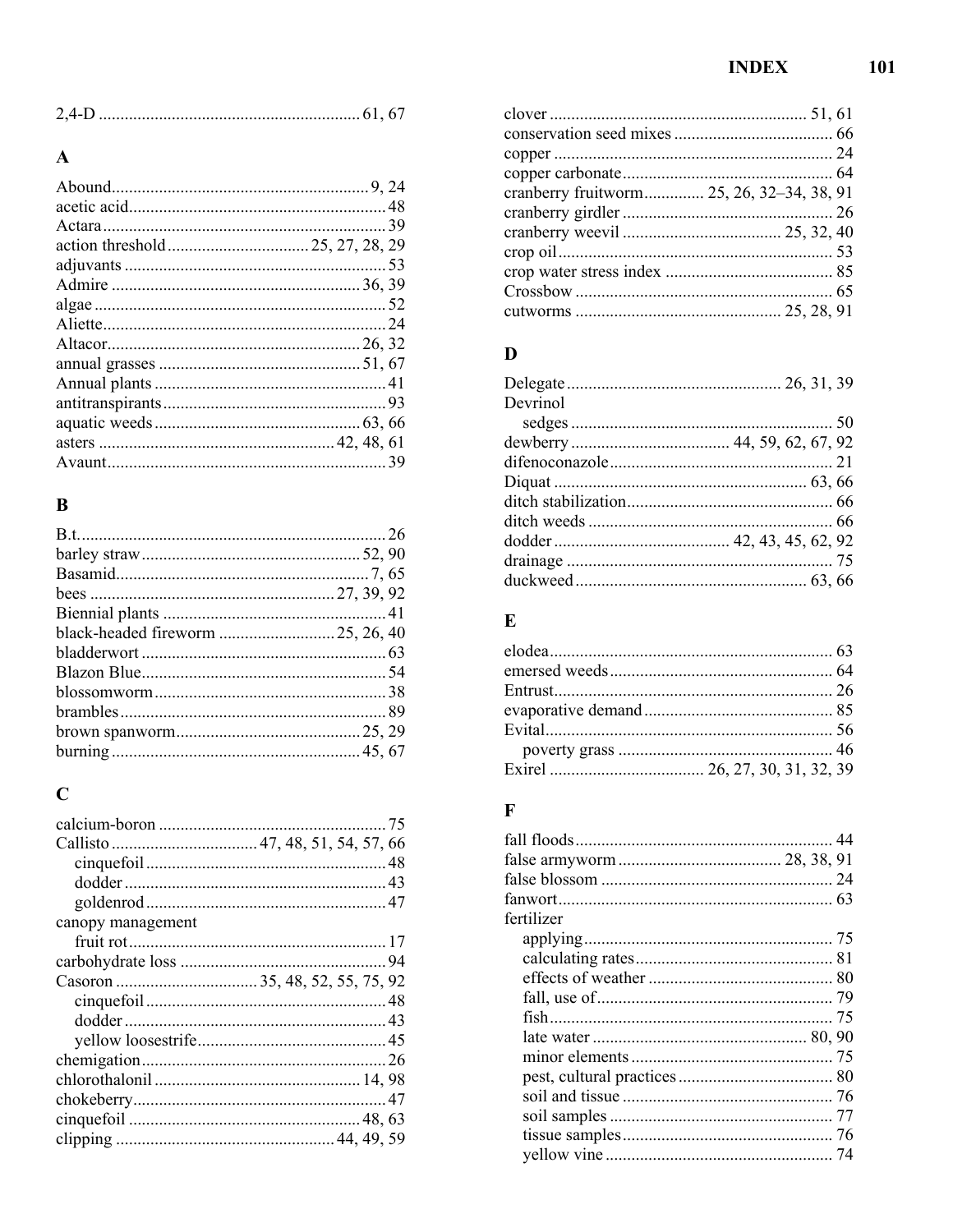#### $102$ **INDEX**

| flame cultivation  44, 50, 62, 66, 92  |  |
|----------------------------------------|--|
|                                        |  |
| Floods                                 |  |
|                                        |  |
|                                        |  |
|                                        |  |
|                                        |  |
|                                        |  |
|                                        |  |
|                                        |  |
|                                        |  |
|                                        |  |
|                                        |  |
|                                        |  |
| frost, effect on herbicide movement 53 |  |
| fruit rot  14, 16, 18, 24, 70, 90, 98  |  |
|                                        |  |
|                                        |  |
|                                        |  |

## $\overline{\mathbf{G}}$

| glyphosate  44, 47, 48, 52, 58, 63, 67, 92 |  |
|--------------------------------------------|--|
|                                            |  |
|                                            |  |
|                                            |  |
|                                            |  |
|                                            |  |
|                                            |  |
|                                            |  |
|                                            |  |
|                                            |  |
|                                            |  |
|                                            |  |
| groundwater protection list  96, 97, 98    |  |
|                                            |  |
|                                            |  |
|                                            |  |
|                                            |  |

# $\overline{\mathbf{H}}$

| harvest floods                           |  |
|------------------------------------------|--|
|                                          |  |
| herbicide movement after rain or frost53 |  |
|                                          |  |
|                                          |  |
|                                          |  |

### $\mathbf I$

## $\mathbf{J}$

# $\mathbf K$

|--|--|

## $\mathbf{L}%$

## $\mathbf{M}$

## $\mathbf N$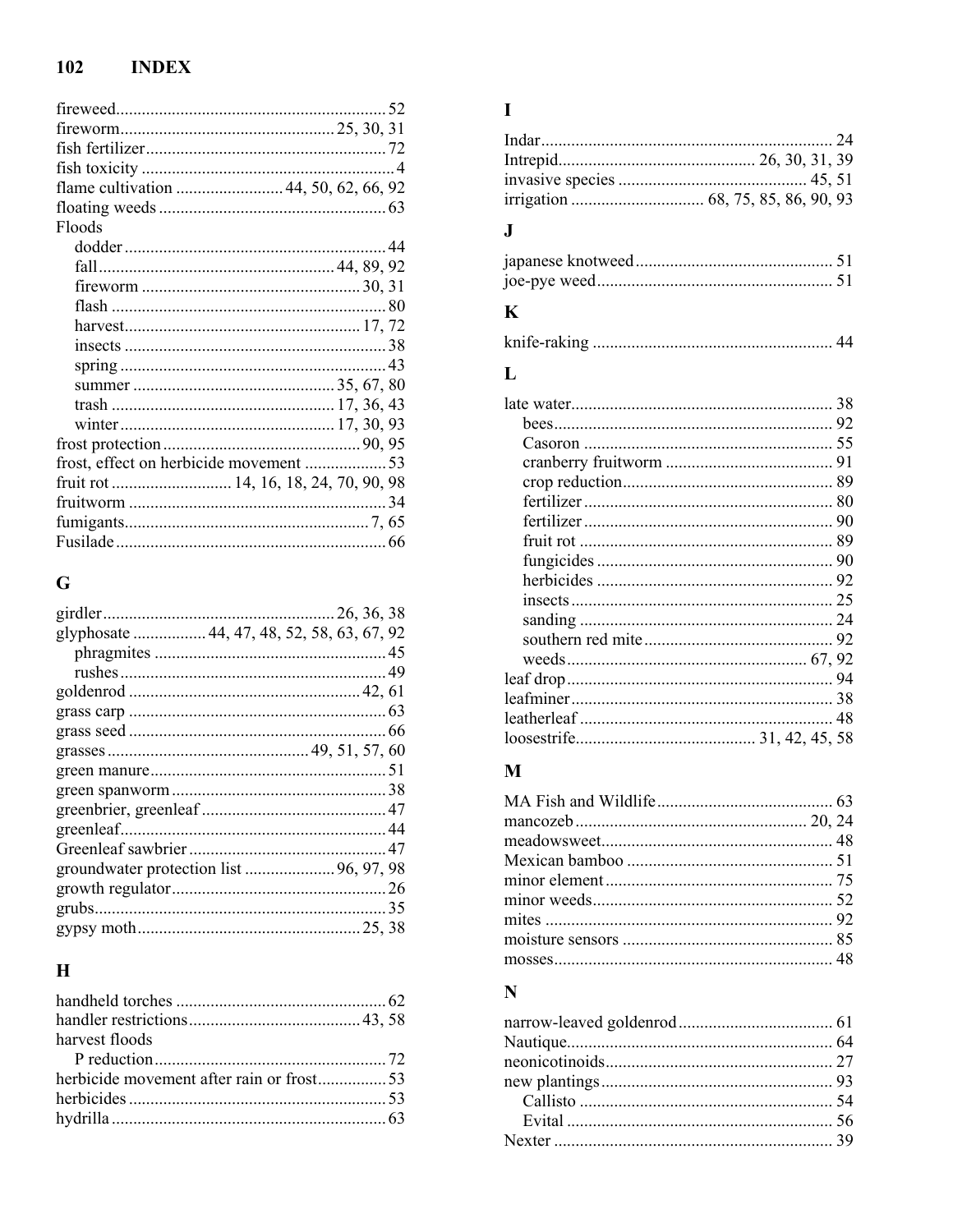| Nutrient Management Regulations  68, 76 |  |
|-----------------------------------------|--|

# $\mathbf{o}$

## $\mathbf{P}$

# $\overline{\mathbf{Q}}$

| QuinStar |  |
|----------|--|
|          |  |
|          |  |

# $\overline{\mathbf{R}}$

# $\mathbf S$

|                                    | 37 |
|------------------------------------|----|
|                                    |    |
|                                    |    |
|                                    |    |
|                                    |    |
|                                    |    |
|                                    |    |
|                                    |    |
|                                    |    |
|                                    |    |
|                                    |    |
| Sparganothis fruitworm  25, 26, 91 |    |
|                                    |    |
|                                    |    |
|                                    |    |
|                                    |    |
|                                    |    |
|                                    |    |
|                                    |    |
|                                    |    |
|                                    |    |
|                                    |    |
|                                    |    |
|                                    |    |

## $\mathbf T$

# $\mathbf{U}$

#### $\overline{\mathbf{V}}$